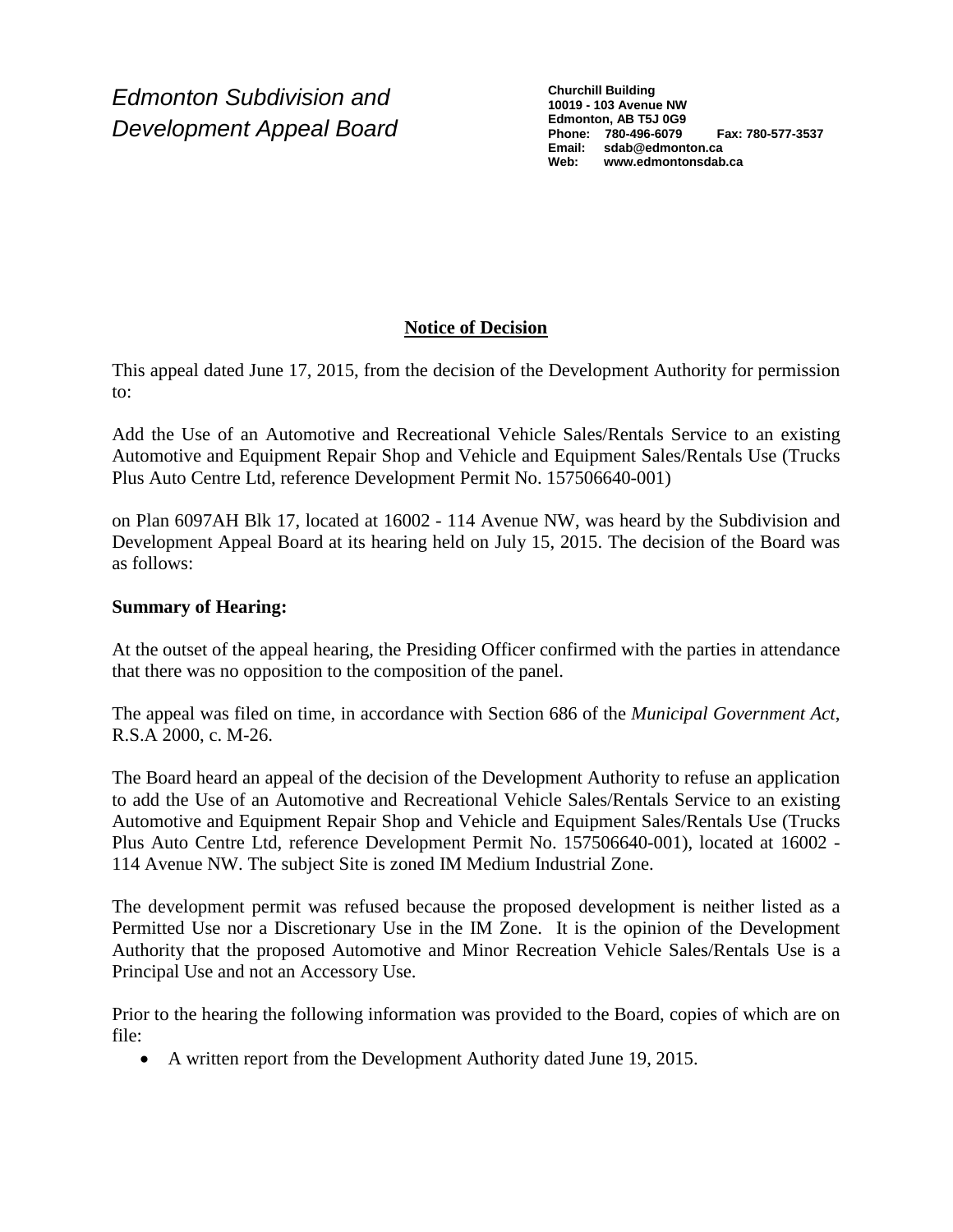The Board heard from Mr. Haldane, Legal Counsel for the Appellant, who provided a detailed written submission, marked Exhibit "A", and provided the following information in support of the appeal:

- 1. He has an existing development permit for a Vehicle and Equipment Sales/Rentals and Automotive and Equipment Repair Shop and the Principal Use involves the customization of vehicles by the installation of after-market accessories. (Tab 1, Exhibit "A")
- 2. Vehicles are acquired and upgraded with materials and labour supplied in the shop.
- 3. The upgraded vehicles are displayed in the shop for a period of time. Once the marketing value associated with the upgraded vehicles has diminished, the vehicles are available for resale.
- 4. The Appellant requires an automotive business licence to sell these vehicles itself. The Alberta Motor Vehicle Industry Council ("AMVIC") requires proof of municipal approval prior to granting an automotive business licence. Tab 2, Exhibit "A" is an excerpt from AMVIC's website regarding new automotive business licence applications. This development permit application is necessary so the Appellant can get the municipal approval required by AMVIC.
- 5. The development permit application describes the proposed business activities: *"Vehicle and Equipment Sales/Rentals and Automotive and Equipment Repair Shop, with an accessory use of sales of demo vehicles which have been upgraded in order to demonstrate the quality of workmanship associated with Automotive and Equipment Repair use, such accessory use being naturally incidental, ancillary, subordinate, and devoted to the Automotive Equipment and Repair use and is viewed in law as not existing, as per City of Edmonton v. Chen, 1999 ABCA".* (Tab 3, Exhibit "A")
- 6. The proposed development permit application to add a Use will allow the on-site sale of demo vehicles that have been upgraded to demonstrate workmanship.
- 7. The addition of Automotive and Recreational Vehicles Sales is an Accessory Use to the existing Automotive and Equipment Repair Shop and is not the principal Use.

The Board then heard from Mr. Shabani, representing the Appellant, Trucks Plus Auto Ltd., who provided the following information:

- 1. His business involves the customization of vehicles with after-market accessories. Sixty percent of his business is comprised of the installation of rims and tires, 30 to 35 percent is the installation of other accessories and the remainder is repairs that arise during the installation and customization of vehicles.
- 2. After-market accessories are frequently turned over and replaced with new inventory.
- 3. The main distributors offer promotional parts including fenders, lifts, tires and headlights.
- 4. These promotional items are installed on vehicles to allow prospective customers to visualize how they would look on their own personal vehicles.
- 5. The business has grown and they relocated to this new, larger location in 2008.
- 6. As new products replace older items, new demo vehicles are created and the outdated demo vehicles are sold.
- 7. At the present time he has to sell the demo vehicles to dealerships at a significant discount because he does not have a licence to sell directly to retail customers.
- 8. He has no intention of starting a business to sell used vehicles.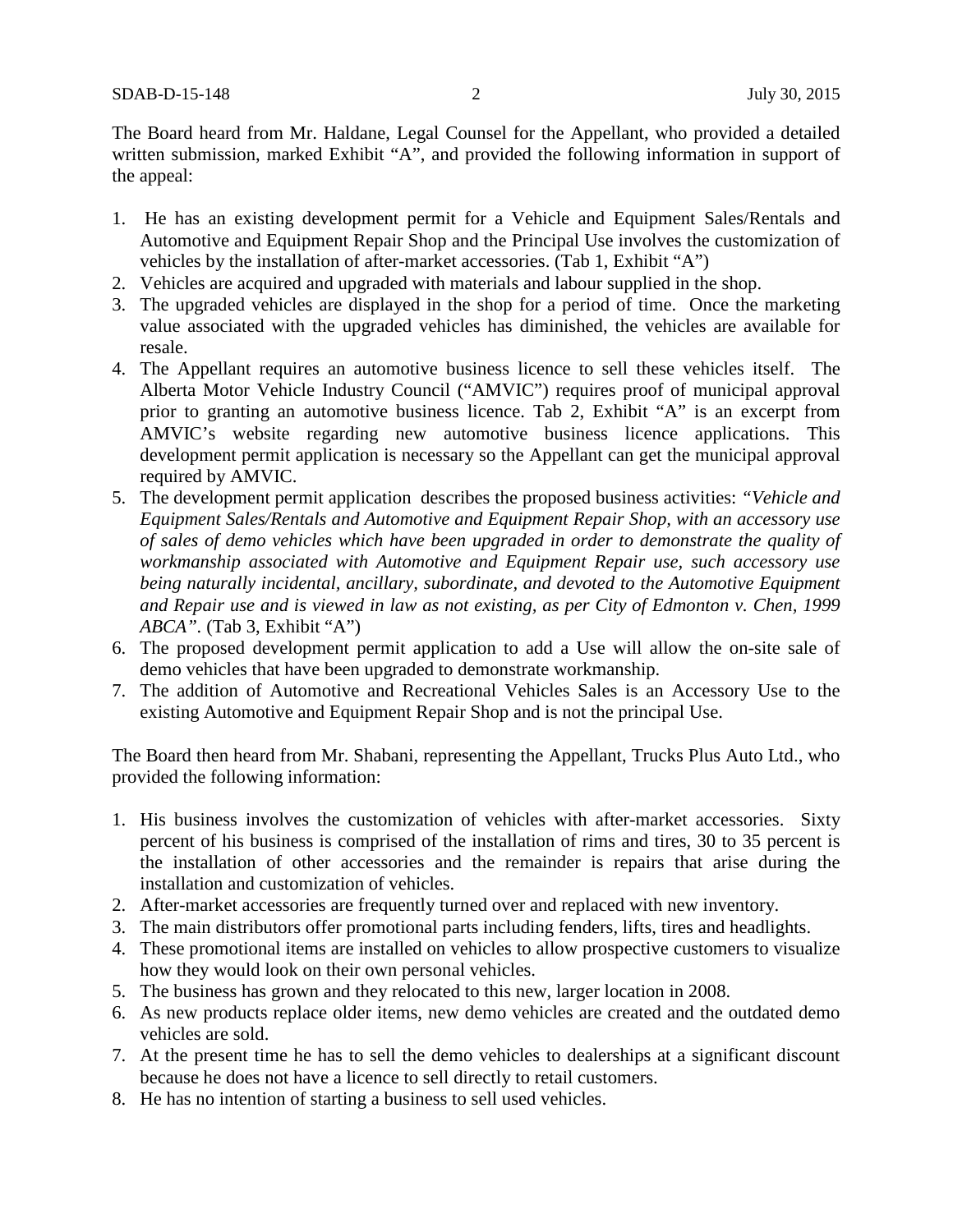- 9. There will be no signage or exterior indicators on the premises that vehicles are being sold from this location.
- 10. Videos contained in Exhibit "B" were shown to illustrate the nature of the existing business and the physical layout of the interior of the building, specifically two demo vehicles and automobile accessory inventories.
- 11. He applied for an Accessory Use so that demo vehicles could be sold directly to retail customers for a higher return than selling to a dealership.
- 12. The building is approximately 8,000 to 10,000 square feet in size and a demo vehicle can be displayed in the showroom.

Mr. Haldane continued by referencing his written submission to make the following points:

- 1. *Accessory* is defined in the *Edmonton Zoning Bylaw* (Tab 5, Exhibit "A")*.* The sale of demo vehicles is Accessory to the main business currently operating on the subject site.
- 2. The Alberta Court of Appeal considered Accessory Uses in *Chen v. Edmonton (City)*, 1999 ABCA 194 (Tab 6, Exhibit "A"). Justice Cote recognized that an existing defined Use can also be an Accessory Use. These ancillary uses are simply part of the predominant use.
- 3. In the *Chen* case, the dominant use was a restaurant and the ancillary use was a drive through window, which was also a defined use class.
- 4. Section 50.1(3) of the *Edmonton Zoning Bylaw* states that "*Accessory Uses and buildings are discretionary in a Zone when Accessory to a principal Use which is a Discretionary Use in that same Zone and for which a Development Permit has been issued."* (Tab 7, Exhibit "A")
- 5. In this case there is a Development Permit for a Principal Use and the proposed Use is incidental and it services the Principal Use.
- 6. The Sustainable Development Department is concerned that the proposed Use will not remain an Accessory Use but will become a Principal Use. This concern can be addressed by putting the following conditions on the development permit:
	- a) Demo vehicles offered for sale must be customized with accessories sold by the existing business.
	- b) Demo vehicles offered for sale must be displayed indoors or stored in the fenced area located directly east of the building.
	- c) There shall be no outdoor signage to indicate that vehicles are available for sale.
	- d) The sale of vehicles is limited to 10 vehicles per year and no more than 3 vehicles may be offered for sale at any given time.
- 7. Mr. Haldane stated that the fourth condition, limiting the number of vehicles for sale, is least palatable to the Appellant.
- 8. The Appellant confirmed that, given the time required for customization and the turnover time for after-market accessories, 10 would be an acceptable annual limit.
- 9. A development permit is required as a prerequisite to obtain a licence from AMVIC and a breach of that licence carries significant legal consequences, including fines up to \$300,000 and prison sentences.

They provided the following responses to questions:

1. Conditions placed on an approved permit would ensure that the use could not expand to become the principal Use on the subject site.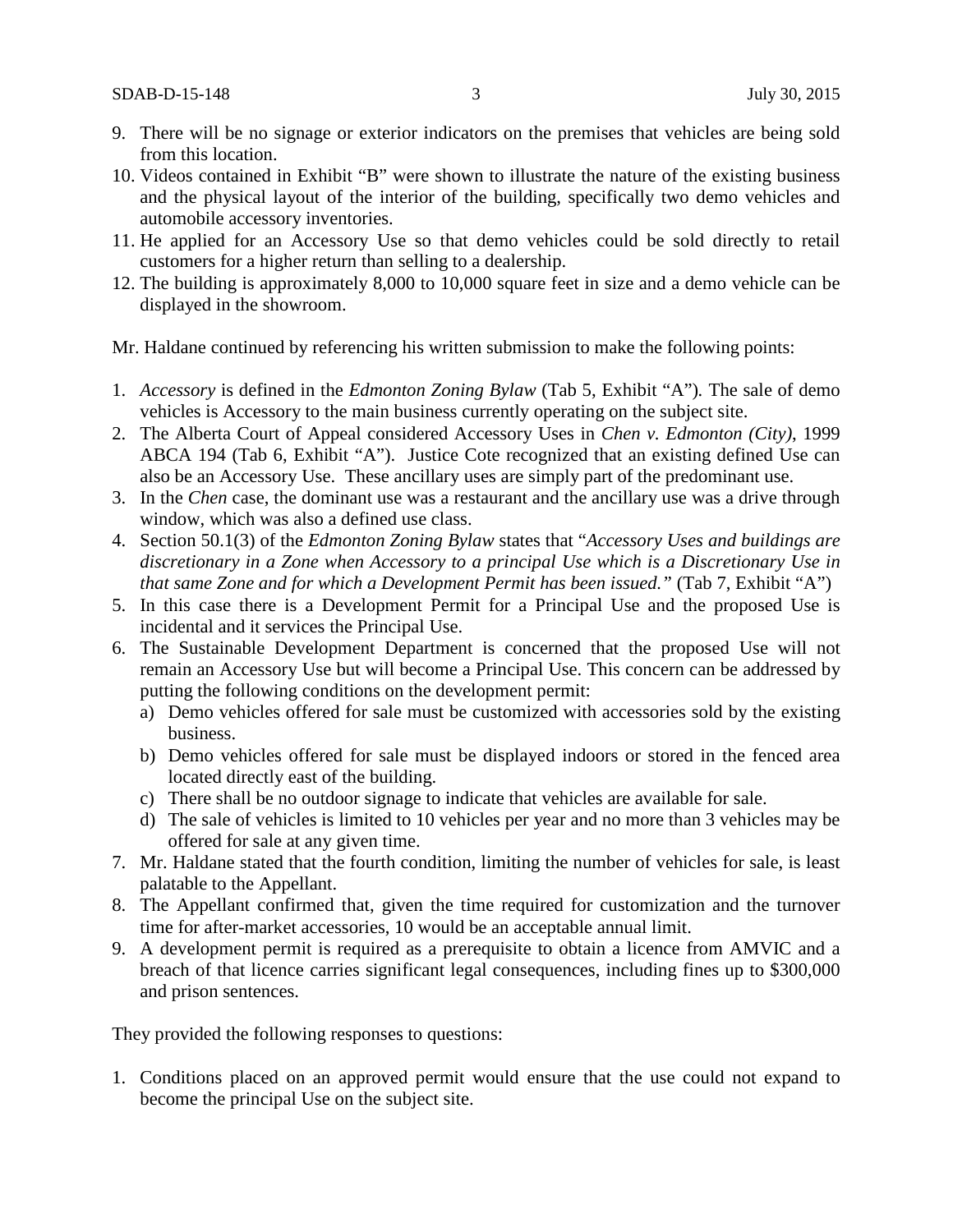- 2. The main purpose of the demo vehicles is to advertise accessory parts that are available for sale and installation through the primary business on the site.
- 3. It is difficult to estimate the number of demo vehicles that would be on site at any one time. However, it could exceed 10 because all their suppliers are different and products turn over at different rates.
- 4. There are currently two demo vehicles on site but he anticipates that there will be four on site in the near future.
- 5. When a product is received from a supplier, a vehicle that is most appropriate for that product is purchased or a request is made to a dealership for a suitable vehicle. The demo vehicle is used to promote the product. Once the product is replaced or upgraded, the demo vehicle is sold.
- 6. Six demo vehicles have been sold since January 2014.
- 7. The only practical change that will result from the approval of this development permit is that demo vehicles will be sold at the retail level rather than at the commercial level, which will result in increased profit.
- 8. There is usually one demo vehicle in the showroom during the day and the other vehicles are either being used or stored in the secured fenced area located east of the building.
- 9. Demo vehicles are not parked in the customer parking lot.
- 10. Vehicle sales comply with the definition of Accessory contained in the *Edmonton Zoning Bylaw* because it is naturally incidental to this specialized repair shop, which provides aftermarket customization.

The Board then heard from Mr. Luke and Mr. Shah, representing the Sustainable Development Department, who provided the following information:

- 1. It was their opinion that the proposed development does not comply with the General Purpose of the IM Medium Industrial Zone.
- 2. The proposed development is located on an interior lot in an industrial area.
- 3. The approved development permit was issued for a Repair Shop and Vehicle Sales for heavy industrial vehicles.
- 4. An AMVIC licence is required for the sale of smaller vehicles.
- 5. They disagreed with the Appellant that the proposed development for automotive sales is incidental to an Automotive Repair Shop.
- 6. Allowing this development would set a dangerous precedent in the IM Medium Industrial Zone.
- 7. The property owner had applied to rezone the site from IM Medium Industrial Zone to IB Industrial Business Zone in order to allow automotive sales but this rezoning application has not been finalized.
- 8. The original buildings on site were general contractor buildings.
- *9.* The proposed Use is neither Permitted nor Discretionary in the IM Medium Industrial Zone and does not fit the definition of "Accessory", pursuant to Section of 6.1(2) of the *Edmonton Zoning Bylaw.*
- 10. An Accessory Use to an approved Discretionary Use would be considered Discretionary but the proposed Use would not comply with the General Purpose of the IM Zone.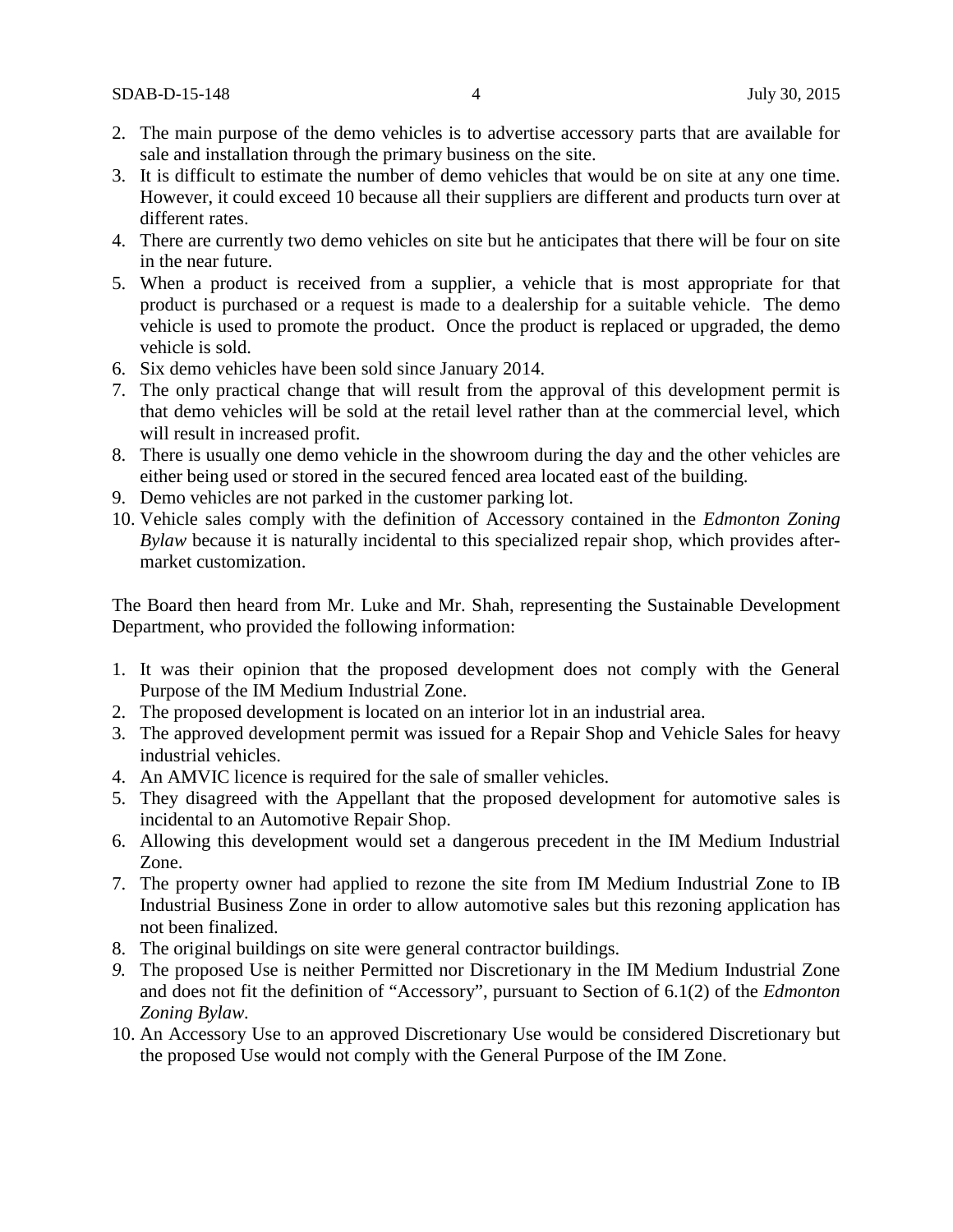- 11. A new development permit application for Automotive and Recreational Vehicle Sales/Rentals Service at this location would be refused because it is neither a Permitted nor Discretionary Use in this Zone.
- 12. An Automotive Sales Use is more suitable for an IB Industrial Business Zone and the site should be rezoned before this Use can be allowed.
- 13. The AMVIC requirements acknowledge that the proposed Use is separate because a licence is required in order to sell automobiles.
- 14. It was their opinion that imposing conditions is not practical because enforcement will be difficult.
- 15. The Court of Appeal case cited by the Appellant involved a restaurant with a drive through window as an accessory use. In that case, both uses involved the preparation and sale of food. That case is not applicable here because the two Uses proposed by the Appellant are of a different nature. "Auto sales is auto sales and auto repair is auto repair".
- 16. He agreed that if the proposed Use were considered to be Accessory, it would be a Discretionary Use pursuant to Section 50.1(3) of the *Edmonton Zoning Bylaw*.
- 17. This application will increase the intensity of use on the subject site and parking could become a problem. With used car lots, they have experienced problems with cars being parked on setbacks.

Mr. Luke and Mr. Shah provided the following responses to questions:

- 1. Mr. Luke used the Site Plan to illustrate the layout of this multi-use site at the corner of 114 Avenue and 160 Street.
- 2. Building C is the only building on this site that has secured parking. This is not the building used by the Appellant.

Mr. Haldane made the following points in rebuttal:

- 1. A Vehicle and Equipment Sales/Rentals Use previously existed at this site. This Use involved heavy equipment sales, which in his opinion is a significantly more intense Use than the proposed development.
- 2. Permitting the resale of demo vehicles is consistent with the General Purpose of the IM Zone.
- 3. This business is unique and will not set a precedent in the Zone.
- 4. It was his opinion that the particulars of this business must be considered. The principal use occurring on the site is the customization of vehicles and part of the marketing model includes increasing the visibility of the product by using demo vehicles.
- 5. He confirmed that the application to rezone the subject site from IM to IB has been abandoned because it was not appropriate to proceed given the other uses on this site.
- 6. It was his opinion that enforcing a condition regarding the number of vehicles sold could potentially be a problem but all of the other conditions could easily be enforced.
- 7. The Applicant is making every effort to comply with the requirements of the *Edmonton Zoning Bylaw* and it will be policed through the AMVIC business licencing process.
- 8. Mr. Haldane referred to the site plan to identify the location of fences, designated parking and storage areas on the subject site.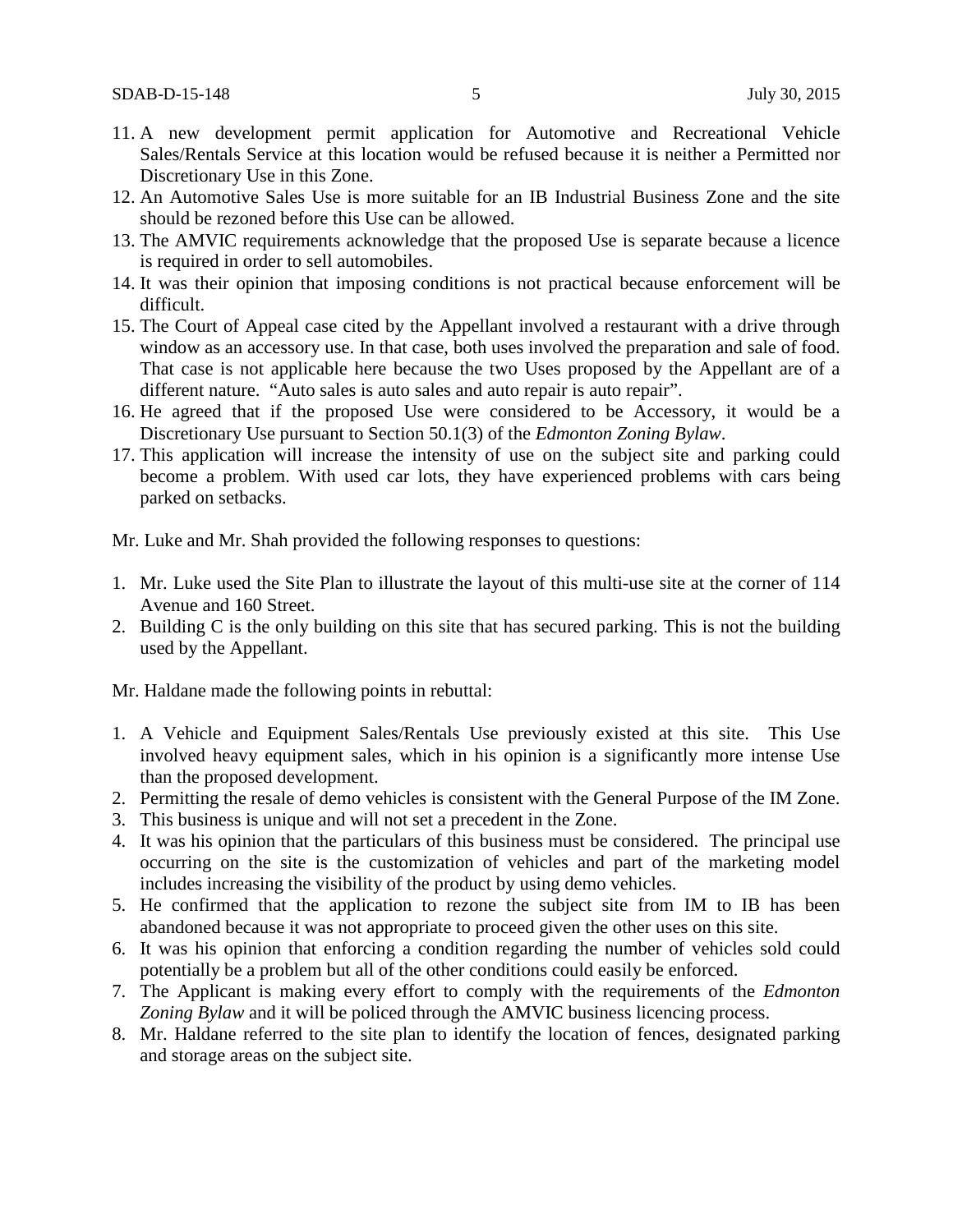9. He also identified the fenced secure area located on the east side of the Appellant's building that will be used to store the demo vehicles that will be sold from the site. This area is bordered by mature landscaping and the site to the rear is zoned IH Heavy Industrial Zone.

# **Decision:**

that the appeal is **ALLOWED** and the decision of the Development Authority is **REVOKED**. The development is **GRANTED** to allow an Accessory Use of sales of demo vehicles which have been upgraded to advertise the accessories sold by and the quality of workmanship associated with the Automotive and Equipment Repair Shop Use, subject to the following conditions:

- 1. Vehicles offered for sale are restricted to demo vehicles which have been customized with accessories that are sold and installed at the existing Automotive and Equipment Repair Shop;
- 2. Vehicles offered for sale shall be stored indoors or in the secure storage area as highlighted on the approved Site Plan;
- 3. There shall be no outdoor signage onsite to advertise the sale of vehicles;
- 4. No more than 10 vehicles shall be sold per calendar year and no more than three vehicles shall be available for sale at any given time.

# **Reasons for Decision:**

The Board finds the following:

- 1. The existing Use, Automotive and Equipment Repair Shop, is a Discretionary Use in the IM Medium Industrial Zone.
- 2. The proposed use, Automotive and Minor Recreation Vehicle Sales/Rentals, is not a listed Use in the IM Medium Industrial Zone (Section 420 of the *Edmonton Zoning Bylaw*).
- 3. However, the Appellant takes the position that the proposed Use is Accessory to the existing Use.
- 4. Accessory Uses are discretionary in a Zone when Accessory to a principal Use which is a Discretionary Use in that same Zone (Section 50.1(3) of the *Edmonton Zoning Bylaw*).
- 5. Section 6.1(2) of the *Edmonton Zoning Bylaw* defines Accessory as "when used to describe a Use or building, a Use or building naturally or normally incidental, subordinate, and devoted to the principal Use or building, and located on the same lot or Site."
- 6. The Development Authority took the position that, because the proposed Use of Automotive and Recreational Vehicle Sales/Rentals is neither a Permitted nor a Discretionary Use in the Zone, the development permit must be denied.
- 7. The Board finds that the Court of Appeal case cited by the Appellant, *Chen v. City of Edmonton*, 1999 ABCA 194, establishes that a Use can be considered an Accessory Use even if that Use is a defined Use Class.
- 8. Further, Section 50.1(3) of the *Edmonton Zoning Bylaw* states that Accessory Uses are discretionary when Accessory to a principal Use which is Discretionary in the Zone.
- 9. Therefore, just because the proposed Use would not be allowed in the Zone if it were a Principal Use, this does not automatically mean that it cannot be allowed as an Accessory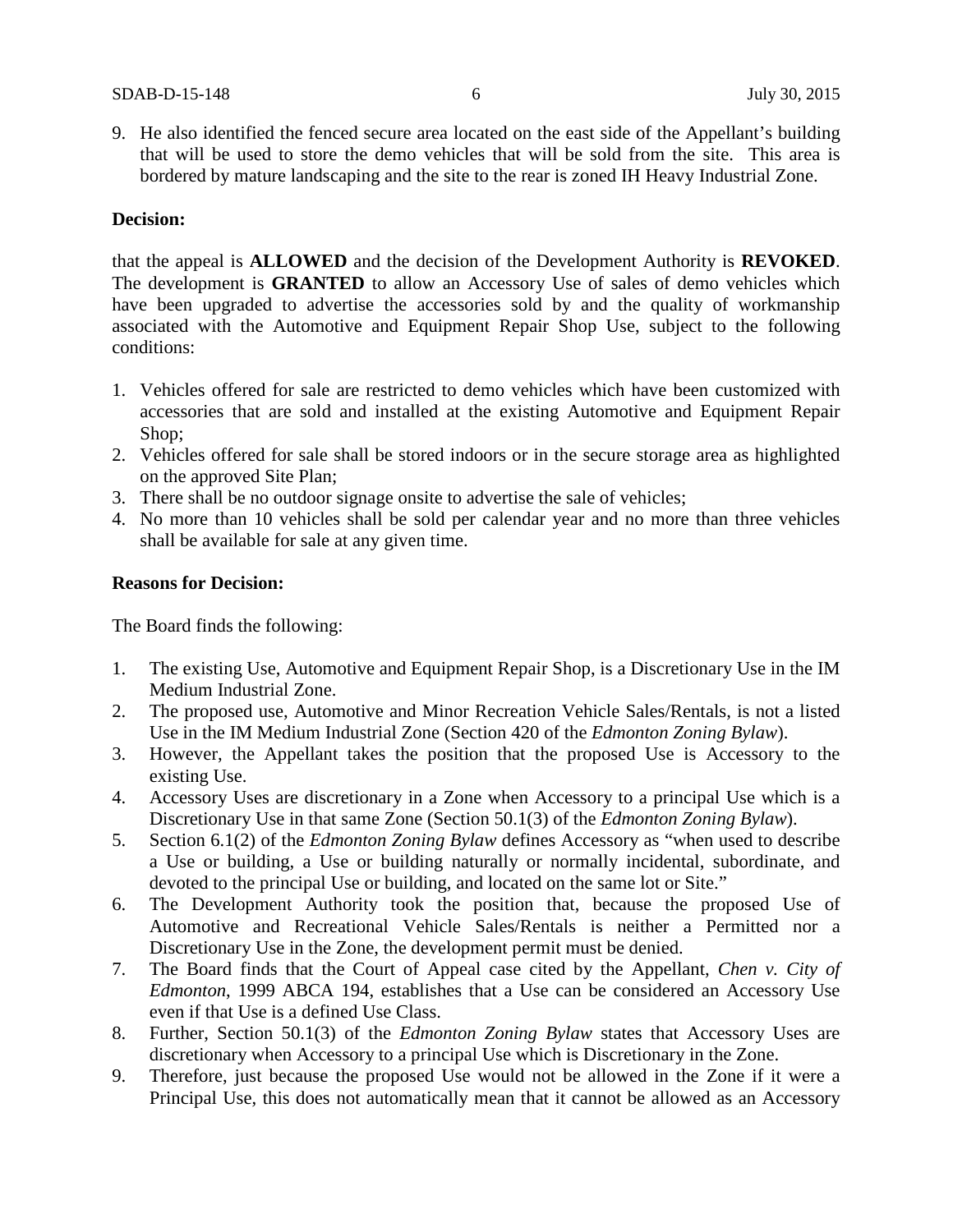Use. If the proposed use is Accessory to the existing Automotive and Equipment Repair Shop Use, which is a Discretionary Use in this Zone, then it is considered discretionary and may be allowed.

- 10. The Development Authority takes the position that the proposed Automotive and Recreational Vehicle Sales/Rentals Use does not fit the definition of Accessory in Section 6(2) of the *Edmonton Zoning Bylaw* because vehicle sales are not "naturally or normally incidental, subordinate and devoted to the principal Use" of Automotive and Equipment Repair Shop. The Development Authority points out that auto repair shops do not typically sell vehicles.
- 11. The Board is of the view that the proper application of the definition of "Accessory" is to determine if the proposed Accessory Use is naturally or normally incidental, subordinate and devoted to the *particular* principal Use being carried out at the Site.
- 12. In the instant case, the principal Use is the installation of various auto accessories on vehicles. As a means to advertise the accessories it sells and to demonstrate the quality of its workmanship, the Appellant installs accessories on demo vehicles that can be viewed by prospective customers. At some point the demo vehicles become less effective for their intended purpose and must be disposed of to make room for new demo vehicles. The Appellant requires a development permit so it can sell these vehicles directly from its premises. The Appellant estimates that only about 10 vehicles would be sold annually.
- 13. Viewed in the context of the business model of the Appellant, the Board is of the view that the sale of the demo vehicles is Accessory to the principal Use of Automotive and Equipment Repair Shop. The sale of a small number of demo vehicles after they have outlived their usefulness is normally incidental, subordinate and devoted to the principal Use. Accordingly, the proposed Use is a Discretionary Use pursuant to Section 50.1(3).
- 14. Section 420.1 of the *Edmonton Zoning Bylaw* states that *the purpose of the IM Medium Industrial Zone is to provide for manufacturing, processing, assembly, distribution, service and repair Uses that carry out a portion of their operation outdoors or require outdoor storage areas. Any nuisance associated with such Uses should not generally extend beyond the boundaries of the Site. This Zone should normally be applied on the interior of industrial areas adjacent to collector and local industrial public roadways such that Uses are separated from any adjacent residential areas by a higher quality Industrial or Commercial Zone.*
- 15. In the Board's opinion, the proposed Accessory Use is not incompatible with the purpose of the Zone. The incidental sale of demo vehicles will not significantly change the principal Use currently being carried on by the Appellant.
- 16. The Development Authority expressed concern that allowing the proposed use would lead to the sort of parking issues that have been experienced with used car lots where vehicles are parked on setbacks. The Board is satisfied that will not be a problem here. The proposed Accessory Use is not a typical used car lot. Further, the Site Plan demonstrates that there is ample parking on site.
- 17. The Development Authority was concerned that the Accessory Use of selling demo vehicles would expand and become a principal Use. The Board finds that the conditions imposed for the approval of an Automotive and Recreational Vehicle Sales/Rentals Service as an Accessory Use will ensure that this Use does not become the principal Use on this site.
- 18. The Board notes that there were no letters of objection received and no one appeared in opposition to the proposed development.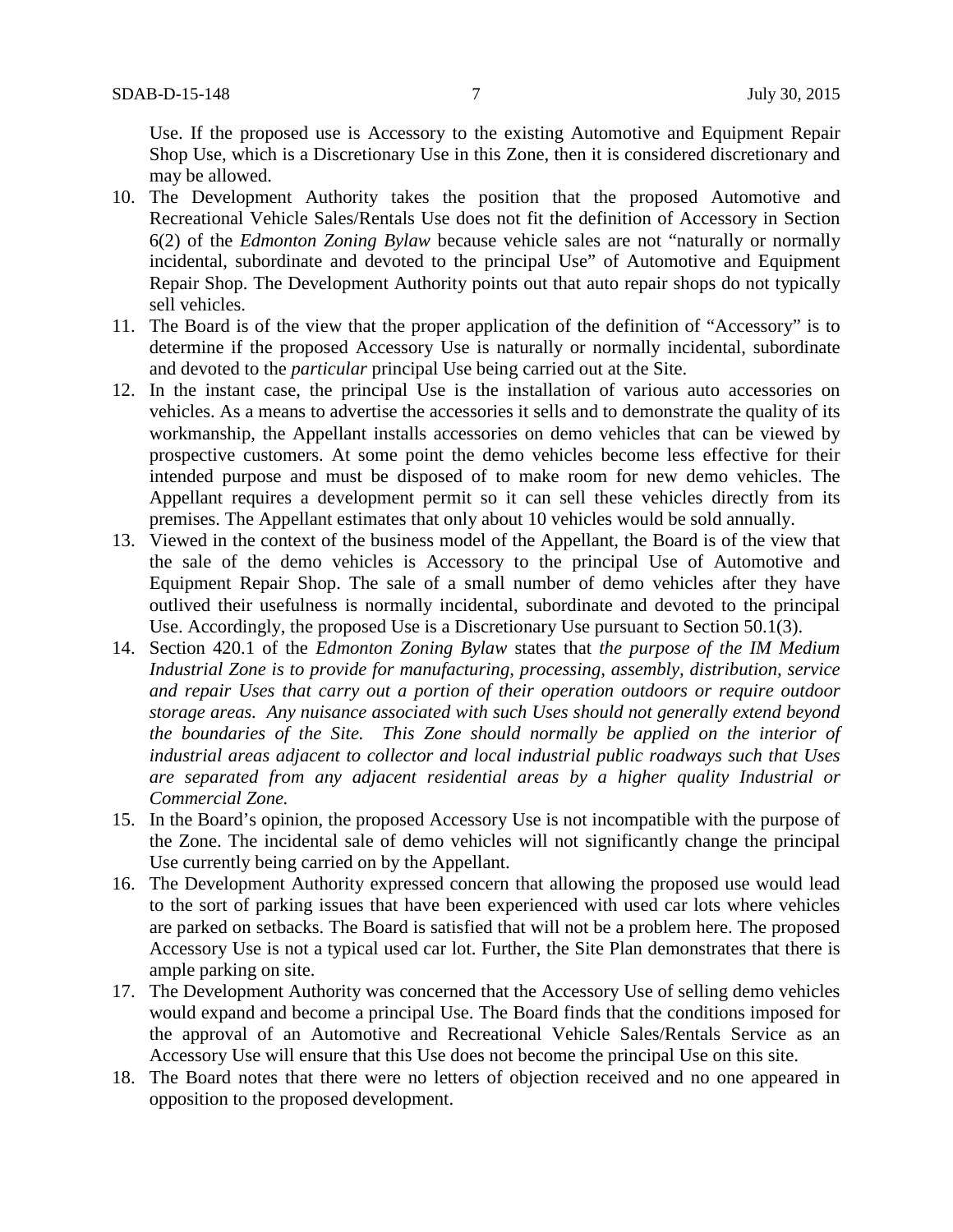19. Based on the above, the Board finds that allowing the proposed Accessory Use of sales of demo vehicles which have been upgraded to advertise the accessories sold by and the quality of workmanship associated with the Automotive and Equipment Repair Shop Use on the subject site will not unduly interfere with the amenities of the neighbourhood nor materially interfere with or affect the use, enjoyment or value of neighbouring parcels of land.

#### **Important Information for Applicant/Appellant**

- 1. This is not a Building Permit. A Building Permit must be obtained separately from the Sustainable Development Department, located on the  $5<sup>th</sup>$  Floor, 10250 – 101 Street, Edmonton.
- 2. Obtaining a Development Permit does not relieve you from complying with:
	- a) the requirements of the *Edmonton Zoning Bylaw*, insofar as those requirements have not been relaxed or varied by a decision of the Subdivision and Development Appeal Board,
	- b) the requirements of the *Alberta Safety Codes Act*,
	- c) the *Alberta Regulation 204/207 – Safety Codes Act – Permit Regulation*,
	- d) the requirements of any other appropriate federal, provincial or municipal legislation,
	- e) the conditions of any caveat, covenant, easement or other instrument affecting a building or land.
- 3. When an application for a Development Permit has been approved by the Subdivision and Development Appeal Board, it shall not be valid unless and until any conditions of approval, save those of a continuing nature, have been fulfilled.
- 4. A Development Permit will expire in accordance to the provisions of Section 22 of the *Edmonton Zoning Bylaw, Bylaw 12800*, as amended.
- 5. This decision may be appealed to the Alberta Court of Appeal on a question of law or jurisdiction under Section 688 of the *Municipal Government Act*, R.S.A. 2000, c. M-26. If the Subdivision and Development Appeal Board is served with notice of an application for leave to appeal its decision, such notice shall operate to suspend the Development Permit.
- 6. When a decision on a Development Permit application has been rendered by the Subdivision and Development Appeal Board, the enforcement of that decision is carried out by the Sustainable Development Department, located on the 5th Floor, 10250 – 101 Street, Edmonton.

*NOTE: The City of Edmonton does not conduct independent environmental checks of land within the City. If you are concerned about the stability of this property for any purpose, you should conduct your own tests and reviews. The City of Edmonton, when issuing a development permit,*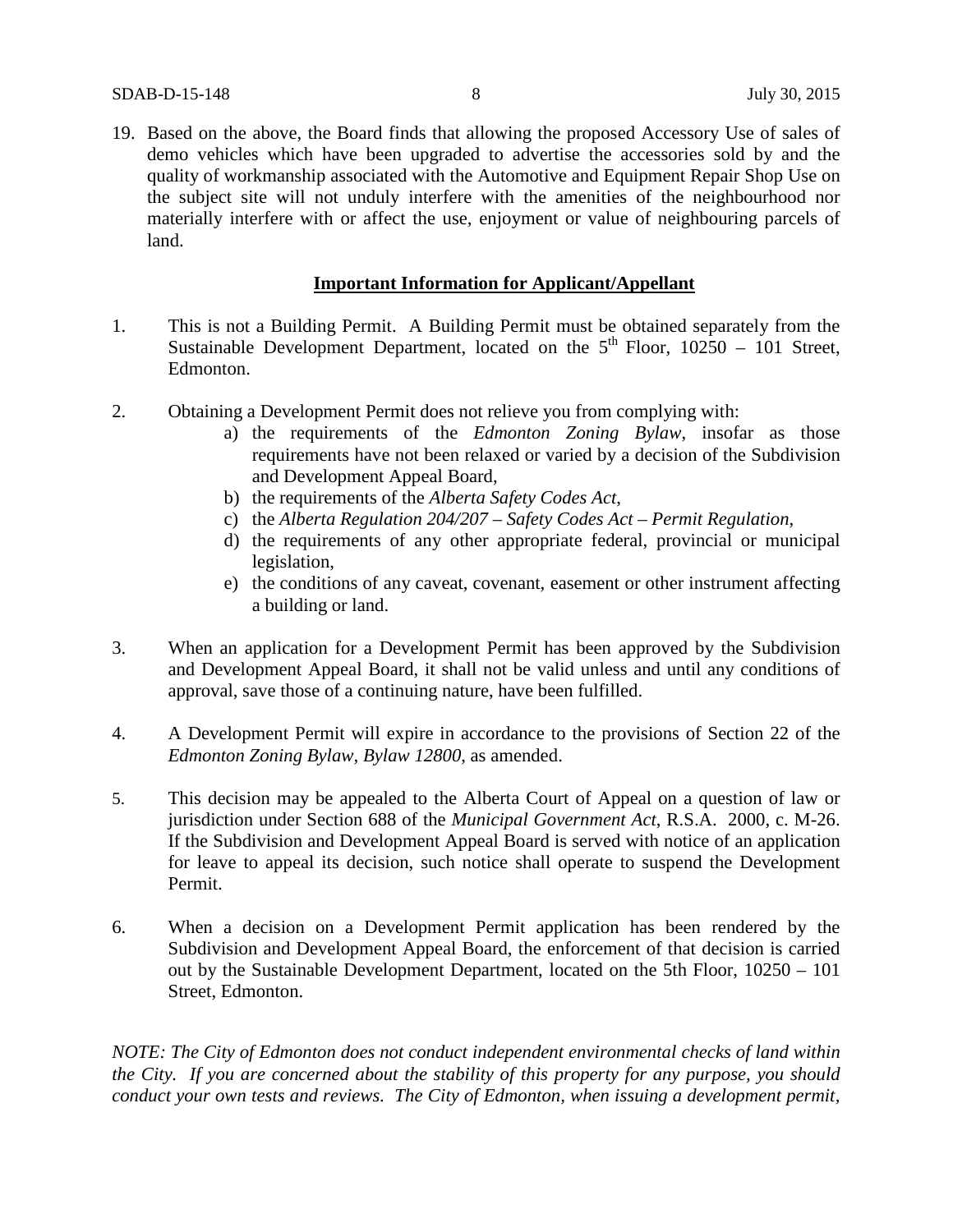*makes no representations and offers no warranties as to the suitability of the property for any purpose or as to the presence or absence of any environmental contaminants on the property.*

> Mr. M. Young, Presiding Officer Subdivision and Development Appeal Board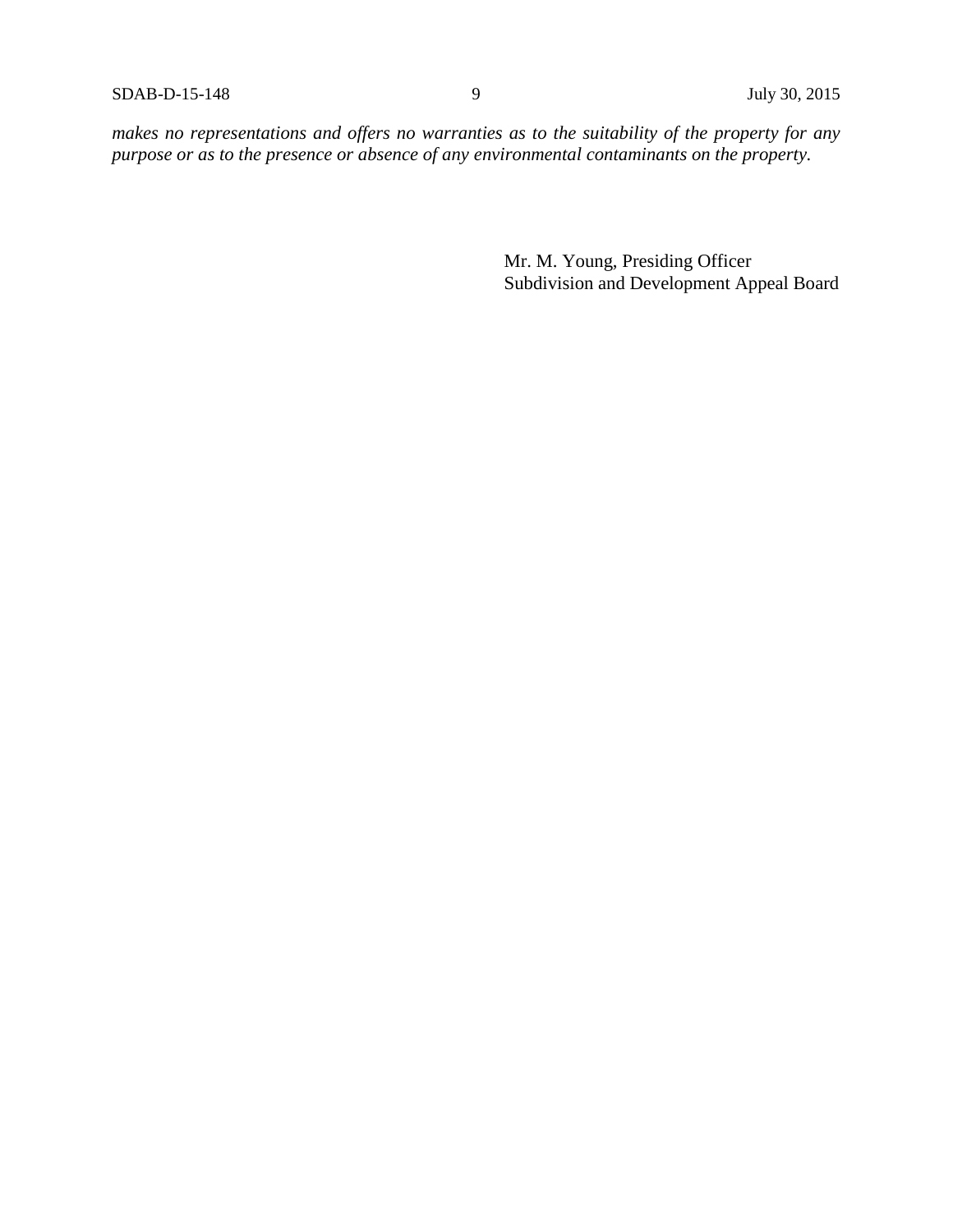*Edmonton Subdivision and Development Appeal Board* **Churchill Building 10019 - 103 Avenue NW Edmonton, AB T5J 0G9 Phone: 780-496-6079 Fax: 780-577-3537 Email: sdab@edmonton.ca Web: www.edmontonsdab.ca**

# **Notice of Decision**

This appeal dated June 23, 2015, from the decision of the Development Authority for permission to:

Construct two buildings (9 bay Rapid Drive-through Vehicle Services Use building and a General Retail Stores Use building) (Car Wash and C.R.U. (A) Development)

on Plan 0620449 Blk 47 Lot 46, located at 5004 - 162 Avenue NW, was heard by the Subdivision and Development Appeal Board at its hearing held on July 15, 2015. The decision of the Board was as follows:

# **Summary of Hearing:**

At the outset of the appeal hearing, the Chairman confirmed with the parties in attendance that there was no opposition to the composition of the panel.

Ms. Umarji, representing the Appellant, acknowledged that she worked with Mr. Young several years ago. Both Mr. Young and Ms. Umarji felt that there was no conflict. The parties in attendance had no objection to the composition of the panel.

The appeal was filed on time, in accordance with Section 686 of the *Municipal Government Act*, R.S.A 2000, c. M-26.

The Board heard an appeal of the decision of the Development Authority to refuse an application to construct two buildings (9 bay Rapid Drive-through Vehicle Services Use building and a General Retail Stores Use building) (Car Wash and C.R.U. (A) Development), located at 5004 - 162 Avenue NW. The subject Site is zoned CNC Neighbourhood Convenience Commercial Zone.

The development permit was refused because of an excess in the maximum allowable number of bays and a deficiency in the minimum required number of parking spaces and loading spaces.

Prior to the hearing the following information was provided to the Board, copies of which are on file:

- A written submission from the Development Authority dated June 30, 2015.
- A written submission from the Appellant dated July 8, 2015.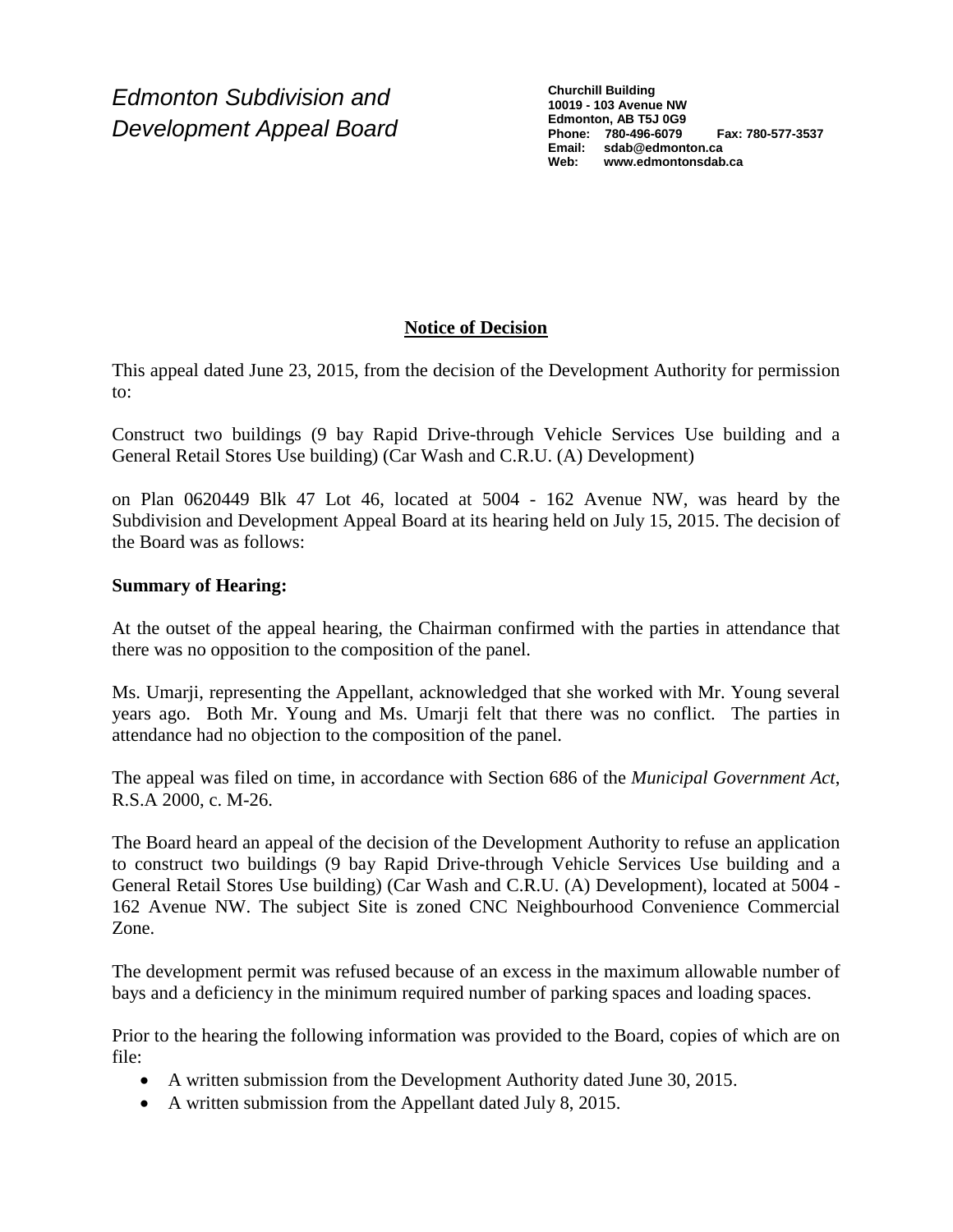The Board heard from Ms. Umarji and Mr. Umarji, representing the Appellant, Zona Developments, who provided the following information in support of the appeal:

- 1. The Appellant's photographs show the subject site and its relationship to surrounding developments. (Tab 2, Appellant's submission).
- 2. There is a 24 hour 7-Eleven convenience store and gas bar operating on the subject site.
- 3. It was her opinion that the development of a 9 bay car wash will complement the existing uses.
- 4. The submitted plans illustrate that the mechanical room will be situated between the existing 7-Eleven and the trash receptacles on the site. (Tab 3, Appellant's submission).
- 5. The car wash building will be screened from surrounding developments by fences and landscaping.
- 6. It was her opinion that the proposed development is consistent with the General Purpose of the CNC Neighbourhood Convenience Commercial Zone.
- 7. She disagreed with the Development Officer's interpretation that the "stalls" located inside the car wash are "bays".
- 8. A "bay" is not defined in the *Edmonton Zoning Bylaw*.
- 9. The proposed stalls inside the building will be separated by curtains. It was her opinion that the entire building is a single bay and the stalls located inside should not be classified as bays.
- 10. The Appellant's photographs show similar Rapid Drive-through Vehicle multi-stall car washes located in other CNC Zones in the city. (Tab 4, Appellant's submission).
- 11. In a previous decision, the Subdivision and Development Appeal Board concluded that a similar proposal was a single bay with multiple stalls within the building and approved the development on that basis. (Tab 4, Appellant's submission).
- 12. Transportation Services did not object to the variances required for parking and loading spaces. (Tab 5, Appellant's submission).
- 13. The proposed development will not add to traffic problems in the area because of the already existing 24 hour convenience store and gas bar operating at this site.
- 14. Car washes of this type only require queuing spaces for approximately two months of the year.
- 15. There is enough space on-site for a seven vehicle queue which exceeds the minimum required six vehicle queue.
- 16. The submitted Noise Study concluded that the proposed development will create minimal noise, most of which will be generated in the mechanical room. The mechanical room has been located away from 51 Street and away from the residential development located on the other side of that street. (Tab 6, Appellant's submission).
- 17. Noise generated by the carwash will be limited to 55 decibels which is approximately the same level as a conversation being overheard from 1 metre away.
- 18. The closest residence is located approximately 49 feet (15 metres) away from the car wash.
- 19. Every attempt has been made by the Appellant to mitigate odour and noise problems through the provision of landscaping, fencing, setbacks and the location of the mechanical room on the side of the building.
- 20. The placement of the car wash adjacent to the parking lot of the abutting apartment building to the north will also mitigate any negative impacts.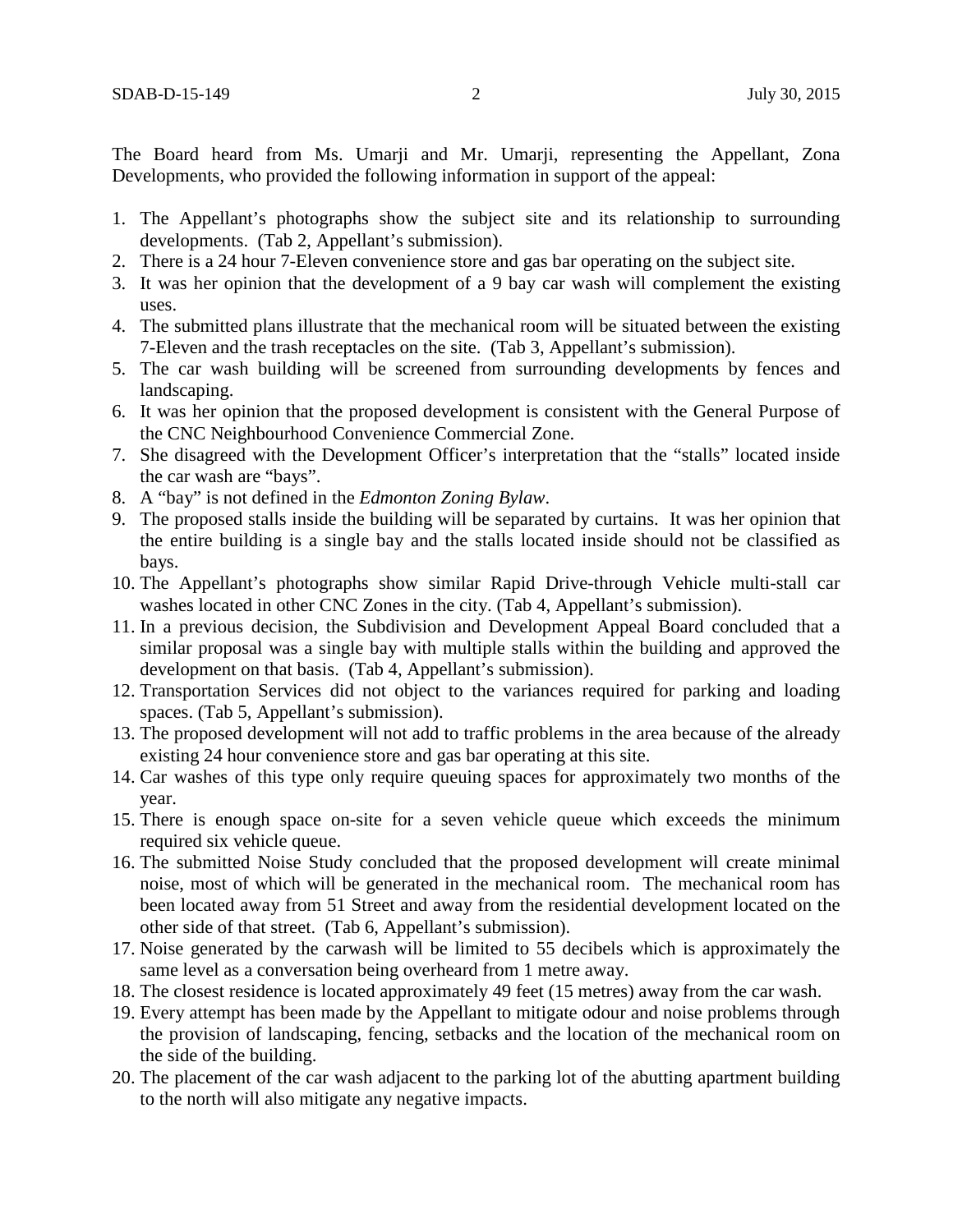- 21. The proposed development met the general intent of the Area Structure Plan.
- 22. The proposed development will service the neighborhood and will not have a negative impact. The proposed car wash will provide a buffer between the existing 24 hour convenience Store and the residential neighbourhood.

Ms. Umarji provided the following responses to questions:

- 1. She confirmed that the examples of other single entrance, multi-stall car washes are all located in CNC Neighbourhood Convenience Commercial Zones.
- 2. If the Board finds that the proposed development is a 9 bay car wash, they are requesting a variance to the maximum allowable number of bays.
- 3. It was their opinion that the variance should be allowed because the use will complement the area and the existing 24 hour convenience store and gas bar.
- 4. The noise study confirmed that automatic one bay car washes are noisier than wand wash car washes because of the blowers located at the exists.
- 5. The proposed development will not create that type of noise and it was her opinion that the number of bays has been limited to one in this zone to address possible noise concerns associated with automatic car washes.

The Board then heard from Ms. Erica Peacock, representing the Sustainable Development Department, who provided the following information:

- 1. Ms. Peacock focused her comments on the excess number of allowed bays and whether or not this would cause adverse harm to affected property owners.
- 2. The proposed development is subject to the Special Land Use Provisions of Section 72 Vehicular – Oriented Uses of the *Edmonton Zoning Bylaw*.
- 3. It was her opinion that Section 11.4 of the *Edmonton Zoning Bylaw* limits her discretion to grant variances only in cases of unnecessary hardship or practical difficulty which does not apply to this situation.
- 4. Section 310.5(2)(a) of the *Edmonton Zoning Bylaw* specifically states that the total number of bays shall not exceed one for any given Site.

At this point the Chairman explained that the variance power provided to the Board pursuant to the *Municipal Government Act* is broader than the Development Authority's variance power and is based on potential harm to neighbouring property owners and the neighbourhood as a whole.

Ms. Peacock continued by making the following points:

- 1. The subject site is bordered by arterial roadways which provide a buffer between the proposed development and residential properties. The Appellants have mitigated potential odour and noise issues with the proposed landscaping, fencing and setbacks.
- 2. Noise impact will be further mitigated because the mechanical room has been sited away from the residential properties.
- 3. There is a parking lot located between the subject site and the apartment building on the adjacent site to the north.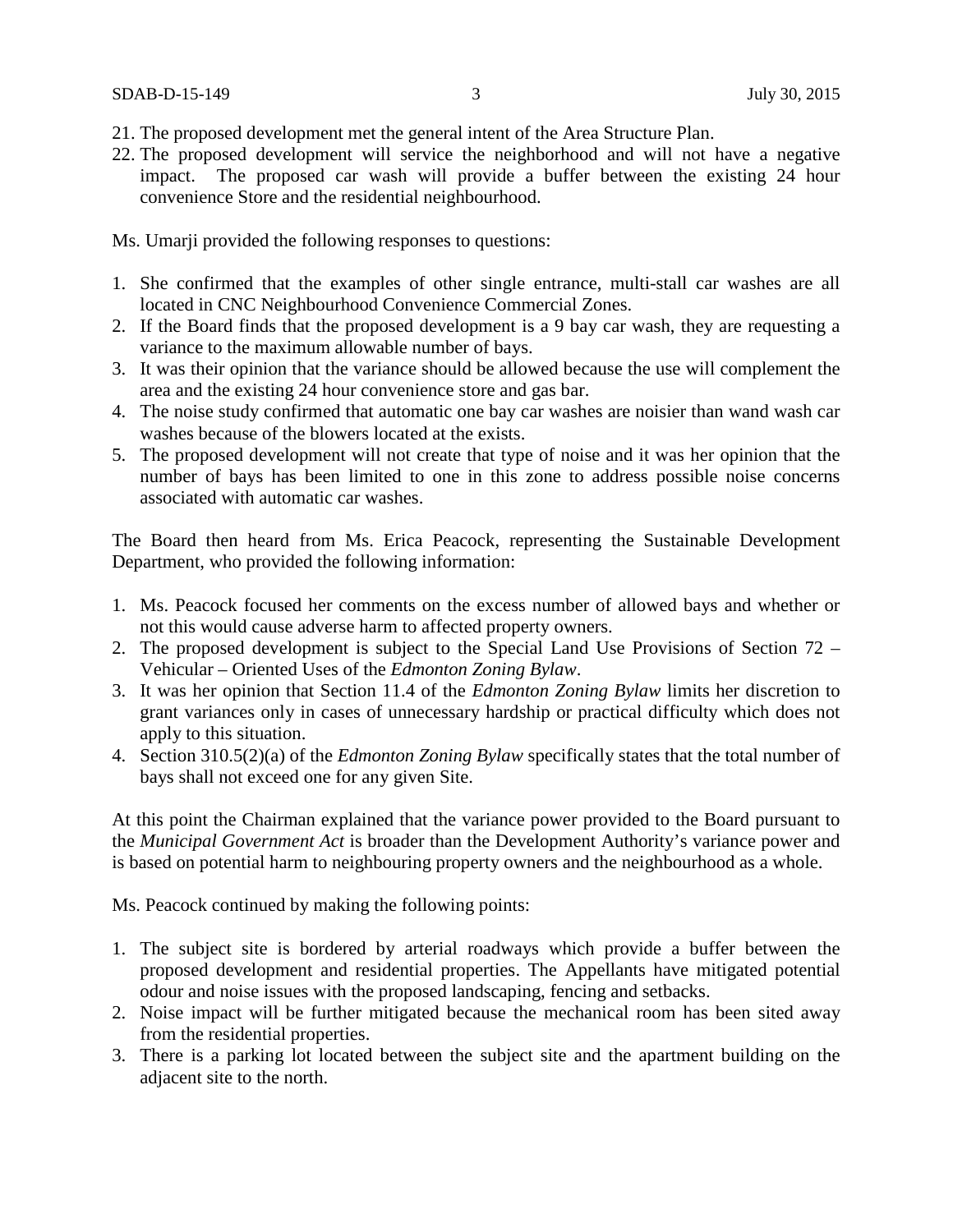- 4. At one time Development Officers were of the view that they could classify one large room with multiple stalls as a single "bay". However, the bylaw text amendments made in 2008 to Section 72.2(5)(b) of the Edmonton Zoning Bylaw (Appendix 2 of her submission) and the diagram attached as Appendix 3 in her submission, make it clear that the proposed development is a nine-bay single entrance car wash.
- 5. She clarified that Appendix 3 is an internal documents that are not contained in the *Edmonton Zoning Bylaw* or accessible to the general public.
- 6. The term "bay" is not defined in the *Edmonton Zoning Bylaw*.
- 7. She reiterated her opinion that the required variance would not materially impact affected neighbours, but she does not have the authority to grant the variance.
- 8. Her discretion is limited by the development regulations of the *Edmonton Zoning Bylaw* which limits the number of allowable car wash bays in a Rapid Drive-through Vehicle Services Use to one in this Zone.
- 9. Ms. Peacock could not confirm that the purpose of this limitation was to address noise concerns, but it was her opinion that in this case the Applicant has taken steps to address any possible noise concerns.
- 10. She acknowledged that a wand wash such as the proposed one is usually quieter than other types of car washes, but problems could result if it was located immediately adjacent to residential properties.

Ms. Umarji made the following points in rebuttal:

- 1. The building will be constructed of precast concrete with dense foam that will help eliminate noise.
- 2. Appendix 3 of the Development Officer's submission showing potential configurations of car washes is an internal document and is not included in the *Edmonton Zoning Bylaw*.

# **Decision:**

The appeal is **ALLOWED** and the decision of the Development Authority is **REVOKED**. The development is **GRANTED** as applied for to the Development Authority, subject to the following **CONDITIONS**:

- 1. Permanent Area Contribution (PAC) Storm and sanitary PACs have been paid as part of Hollick Kenyon Stage 13B project under Servicing Agreement No: 1179.
- 2. Expansion Assessment (EA) Expansion Assessment has been paid as part of Hollick Kenyon Stage 13B project under Servicing Agreement No: 1179.
- 3. PRIOR TO THE RELEASE OF DRAWINGS FOR BUILDING PERMIT REVIEW, the applicant or property owner shall pay a Sanitary Sewer Trunk Charge (SSTC) fee of \$4279.04. Based on our records, SSTC for the property was never assessed. SSTC is applicable to the entire property of 0.5983 ha at the rate of \$7,152/ha. The area is obtained from the City's information computer program called POSSE. The above SSTC charge is quoted at year 2015 rate. However, the final SSTC is based on the prevailing rate at the time the applicant/owner makes payment at the 5th Floor cashiers, Sustainable Development, 10250 - 101 Street NW.
- 4. Access from the site to 50 Street and 162 Avenue exists, as shown on the Enclosure. Any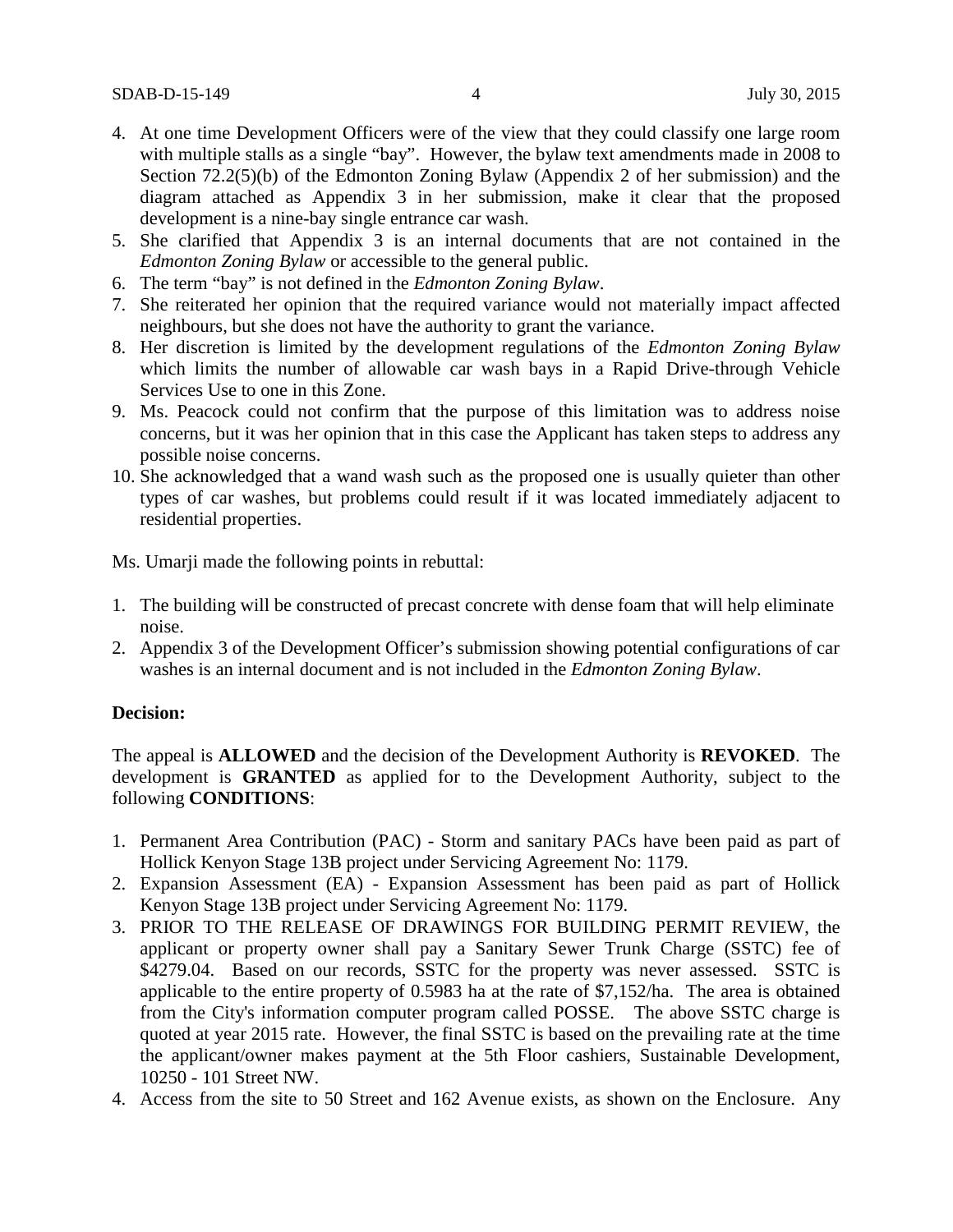modification to the existing accesses requires the review and approval of Transportation Services.

- 5. A proposed sidewalk connection from the site to the City sidewalk on 162 Avenue is a requirement, as shown on the Enclosure. A minimum 2 m from the edge of excavation of the sidewalk construction to any boulevard tree is required. Boulevard trees adjacent to the site must be protected during construction. The owner/applicant must contact Mark Walz of Community Services (780-496-4990) at least 4 weeks prior to construction to arrange for hoarding and/or root cutting. All costs shall be borne by the owner/applicant.
- 6. Any sidewalk or boulevard damage occurring as a result of construction traffic must be restored to the satisfaction of Transportation Services, as per Section 15.5(f) of the Zoning Bylaw. The sidewalks and boulevard will be inspected by Transportation Services prior to construction, and again once construction is complete. All expenses incurred for repair are to be borne by the owner.

#### Advisements:

- 1. There may be utilities within road right-of-way not specified that must be considered during construction. The owner/applicant is responsible for the location of all underground and above ground utilities and maintaining required clearances as specified by the utility companies. Alberta One-Call (1-800-242-3447) and Shaw Cable (1-866-344-7429; www.digshaw.ca) should be contacted at least two weeks prior to the work beginning to have utilities located. Any costs associated with relocations and/or removals shall be at the expense of the owner/applicant.
- 2. Any hoarding or construction taking place on road right-of-way requires an OSCAM (On-Street Construction and Maintenance) permit. It should be noted that the hoarding must not damage boulevard trees. The owner or Prime Contractor must apply for an OSCAM online at:

http://www.edmonton.ca/bylaws\_licences/licences\_permits/oscam-permit-request.aspx

In granting the development, the following variances to the *Edmonton Zoning Bylaw* are allowed:

- 1. Section 310.5(2)(a) relaxed to allow the excess of 8 bays for a Rapid Drive-through Vehicle Service.
- 2. Section 54.2, Schedule 1 relaxed to allow the deficiency of 4 parking spaces
- 3. Section 54.2, Schedule 3 relaxed to allow the deficiency of 2 loading spaces

#### **Reasons for Decision:**

The Board finds the following:

- 1. Rapid Drive-through Vehicles Services is a Discretionary Use in the CNC Neighbourhood Convenience Commercial Zone.
- 2. General Retail Stores is a Discretionary Use in the CNC Neighbourhood Convenience Commercial Zone.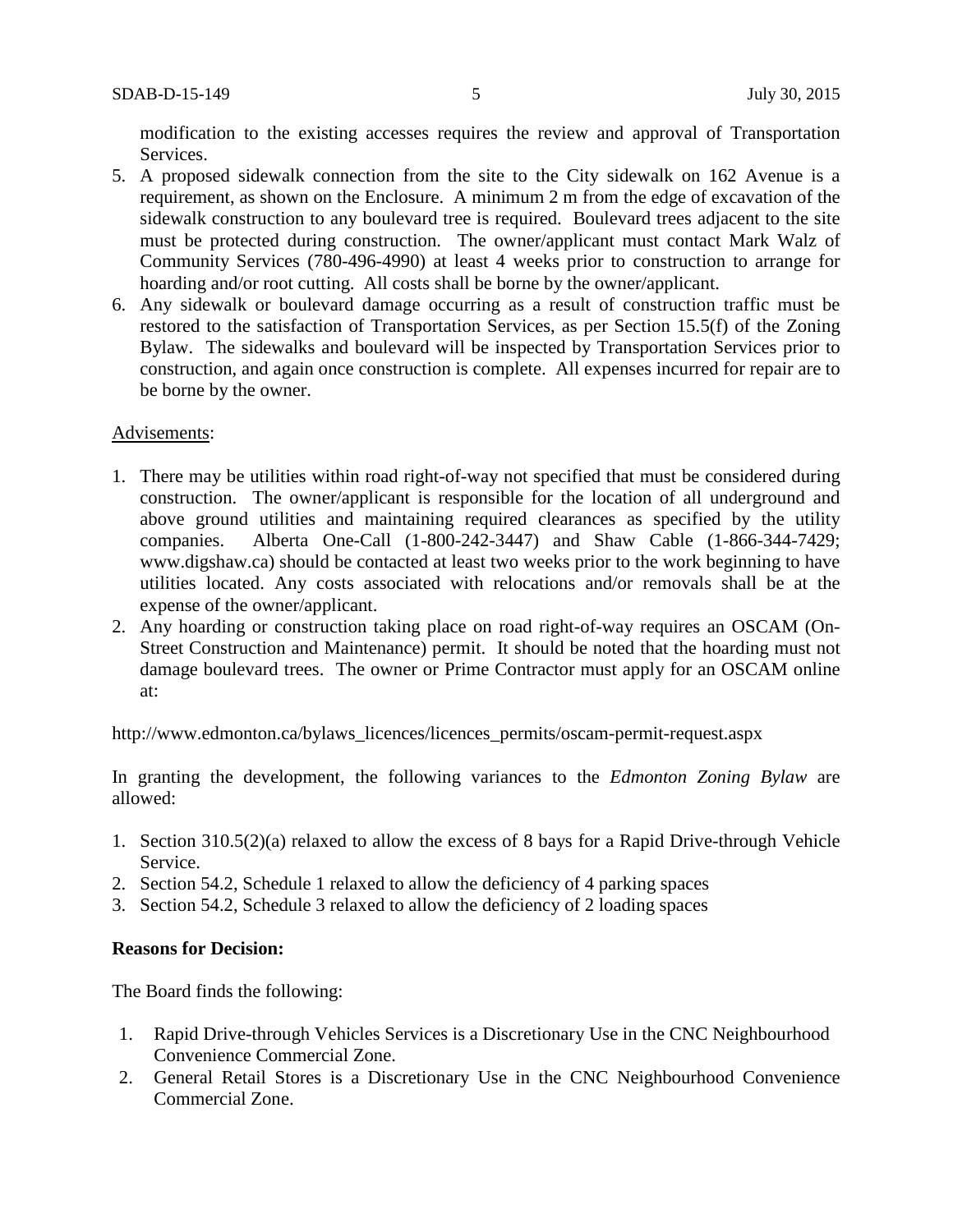- 3. Section 310.1 of the *Edmonton Zoning Bylaw* states that *the General Purpose of the CNC Neighbourhood Convenience Zone is to provide for convenience commercial and personal service uses, which are intended to serve the day-to-day needs of residents within residential neighbourhoods.*
- 4. The Board finds that the proposed development is in keeping with the General Purpose of the CNC Neighbourhood Convenience Commercial Zone in that the development is intended to serve the day to day needs of the residents in the nearby residential neighbourhood.
- 5. The required variances have been granted for the following reasons:
	- a) Transportation Services does not object to the required parking variance, based on a review of the memorandum provided.
	- b) It was the opinion of the Development Officer that granting variances to the parking and loading requirements would not materially affect the use, enjoyment or value of neighbouring lands.
	- c) Based on the evidence provided, the proposed Rapid Drive-through Vehicle Service has one single entrance and exit.
	- d) Section 72.2(5)(b) of the *Edmonton Zoning Bylaw* is used to determine the number of queuing spaces required for a Rapid Drive-through Vehicle Service and states that "a multi-bay single entrance self-service car wash" must provide a required number of queuing spaces that are determined by the number of "bays".
	- e) The Board therefore finds that the most reasonable interpretation of the term "bay" in Section 310.5(2) of the *Edmonton Zoning Bylaw* is in accordance with the interpretation of the Development Officer.
	- f) The proposed Rapid Drive-through Vehicle Service is a multi-bay single entrance self-serve car wash that includes 9 bays as contemplated by the *Edmonton Zoning Bylaw*.
	- g) The Board has granted the required variance to allow 9 bays for the following reasons:
		- i) The subject site is surrounded on three sides by roadways, including two major arterial roadways.
		- ii) The proposed development is Setback 15 metres from the Apartment building located on the abutting site to the north and the closest residential zone. There is also a parking lot located between the Apartment building and the site of the proposed car wash, which will mitigate any noise concerns generated by the mechanical portion of the proposed development.
		- iii) The proposed development is screened by extensive fencing and proposed landscaping as well as abutting roadways which will mitigate the required variances.
		- iv) Based on the Noise Study submitted by the Appellants, the proposed wand wash car wash will generate less noise than an automated car wash.
		- v) There were no letters of objection received and no one appeared in opposition to the proposed development.
		- vi) It was the opinion of the Development Officer that granting the required variances would not unduly or materially interfere with neighbouring lands.
- 6. Based on the above, the Board finds that granting all of the required variances will not unduly interfere with the amenities of the neighbourhood nor materially interfere with or affect the use, enjoyment or value of neighbouring parcels of land.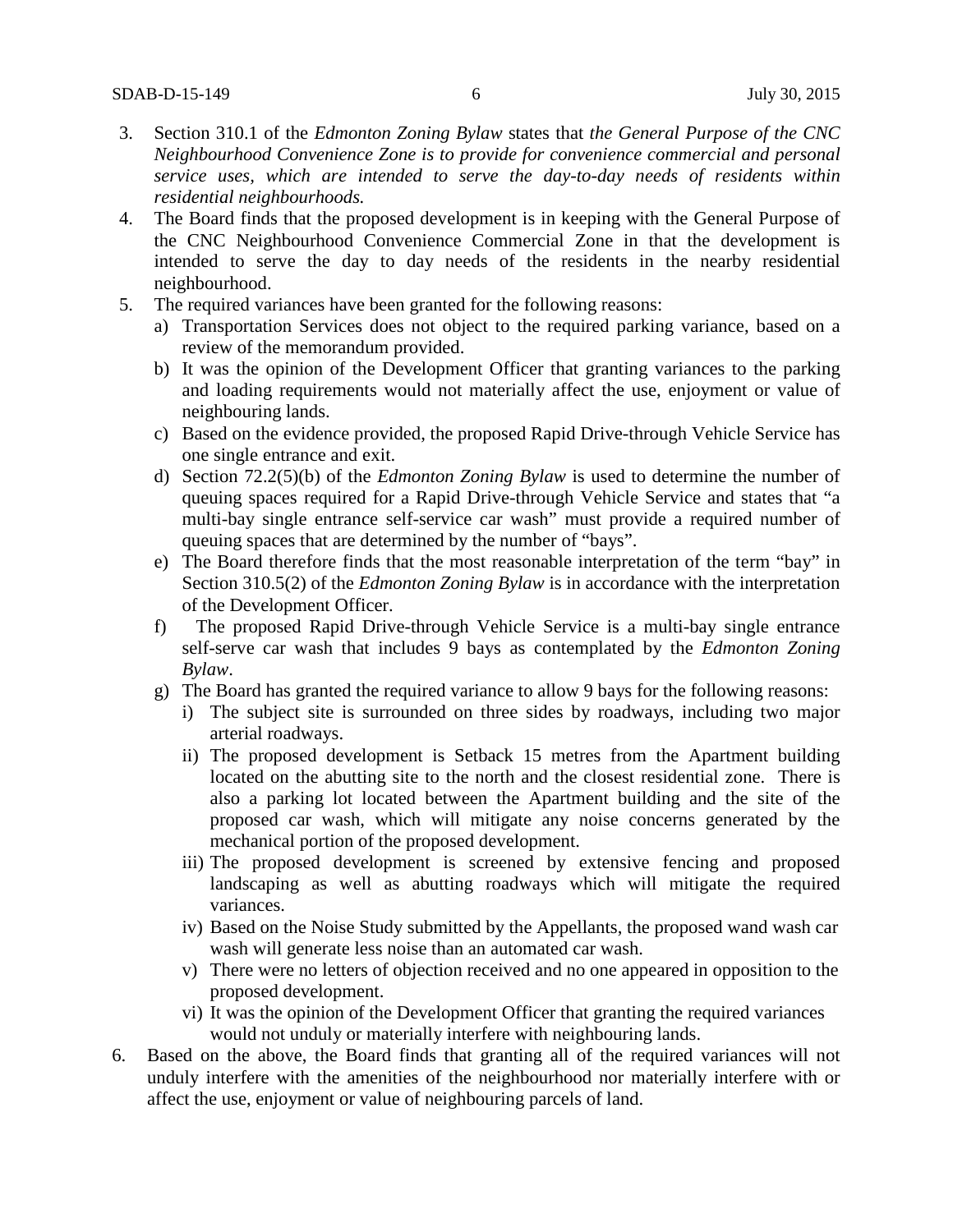#### **Important Information for Applicant/Appellant**

- 1. This is not a Building Permit. A Building Permit must be obtained separately from the Sustainable Development Department, located on the  $5<sup>th</sup>$  Floor, 10250 – 101 Street, Edmonton.
- 2. Obtaining a Development Permit does not relieve you from complying with:
	- a) the requirements of the *Edmonton Zoning Bylaw*, insofar as those requirements have not been relaxed or varied by a decision of the Subdivision and Development Appeal Board,
	- b) the requirements of the *Alberta Safety Codes Act*,
	- c) the *Alberta Regulation 204/207 – Safety Codes Act – Permit Regulation*,
	- d) the requirements of any other appropriate federal, provincial or municipal legislation,
	- e) the conditions of any caveat, covenant, easement or other instrument affecting a building or land.
- 3. When an application for a Development Permit has been approved by the Subdivision and Development Appeal Board, it shall not be valid unless and until any conditions of approval, save those of a continuing nature, have been fulfilled.
- 4. A Development Permit will expire in accordance to the provisions of Section 22 of the *Edmonton Zoning Bylaw, Bylaw 12800*, as amended.
- 5. This decision may be appealed to the Alberta Court of Appeal on a question of law or jurisdiction under Section 688 of the *Municipal Government Act*, R.S.A. 2000, c. M-26. If the Subdivision and Development Appeal Board is served with notice of an application for leave to appeal its decision, such notice shall operate to suspend the Development Permit.
- 6. When a decision on a Development Permit application has been rendered by the Subdivision and Development Appeal Board, the enforcement of that decision is carried out by the Sustainable Development Department, located on the 5th Floor, 10250 – 101 Street, Edmonton.